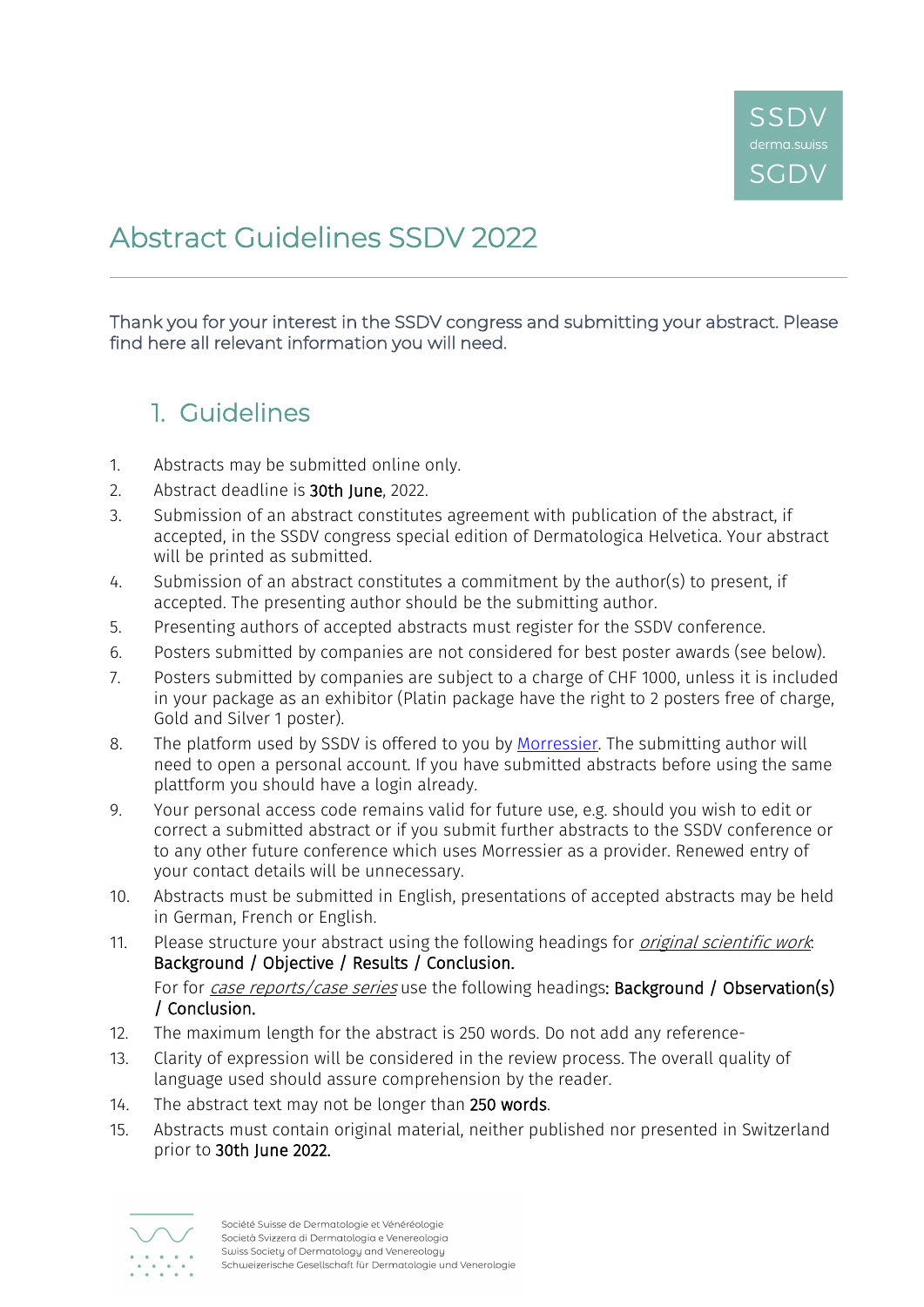

- 16. There is no limit to the number of abstracts an investigator may submit. Abstracts that appear to be replicate versions of a single study may be rejected.
- 17. Please limit the number of authors listed to those who have substantially contributed to the abstract. If authors' names appear on more than one abstract, their names must appear and be spelled identically on each abstract in order to facilitate proper indexing. Wherever possible, do not list authors with initials only. Enter every author's name into a separate field for indexing.
- 18. Do not use abbreviations in the title. Limit their use to commonly used abbreviations and expand all abbreviations at first mention.
- 19. Tables, charts and other graphics are permitted in the final poster.
- 20. After having submitted your abstract, you will receive a confirmation by email with a reference number of your abstract(s), (for inquiry and correspondence purposes).
- 21. Submitted abstracts may be edited up to the deadline of 30th June 2022. If you do not receive a confirmation please contact us at [info@derma.ch](mailto:info@derma.ch)
- 22. Abstracts will be subject to peer review.
- 23. The format of presentation will be decided on by the scientific committee, based on the quality of the abstracts submitted.
- 24. Authors will be informed from end of August 2022 on the decision of the scientific committee (please make sure to state your correct email address). Detailed information on installation and presentation of posters and oral presentations will be mailed directly to authors of accepted abstracts.
- 25. A Committee delegated by the board of SSDV supervises the abstract submission and reviewing process.

# 2. Topics

Please carefully select the topic under which you submit your abstract for review. A review board will verify the correct allocation of abstracts and may re-allocate your abstract prior to the review process if placed incorrectly.

- Dermato-Allergology (--qualifies automatically for the Bruno Bloch Award)
- **Inflammatory and immune-mediated dermatoses**
- **Infectious Diseases (including STD-STI)**
- **•** Dermato-Pediatrics
- Genodermatoses (--qualifies automatically for the U.W. Schnyder Award)
- **•** Dermato-Oncology
- **-** Dermato-Pathology
- **Surgery**
- **Therapy, diagnostic tools and devices**
- **Corrective dermatology, dermatocosmetics, lasers**
- **Free Communications: Clinical and basic research (for oral presentation)**

### 3. Publication

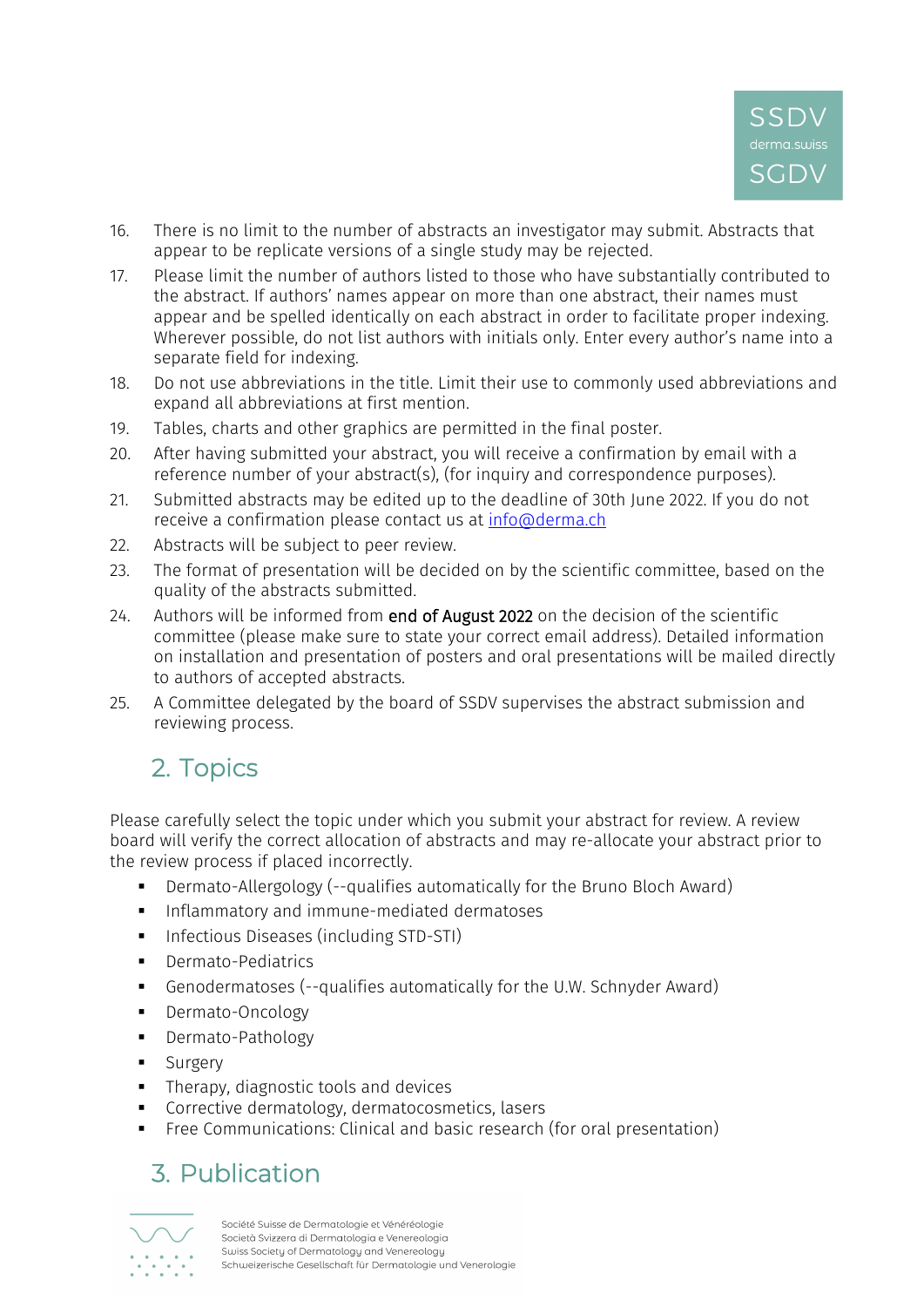

All accepted abstracts will be published in the special congress edition of Dermatologica Helvetica. By submitting abstracts, authors agree to allow publication and/or sharing over social media platforms and ww.derma.swiss

# 4. Poster Prizes

Please note that posters submitted by companies are not considered for best poster awards.

During the congress, Juries will select posters in the following three categories:

SSDV Prizes for best posters

The three best posters will be recognised by the SSDV with 1,500, 1,000 and 500 Swiss francs respectively. The jury is appointed by the Scientific Committee of the organising clinic.

#### Bruno Bloch Poster prize

The Bruno Bloch Foundation awards a prize for the best poster in the field of dermatoallergology. The jury is chaired by Prof. Thomas Kündig.

#### Urs W. Schnyer Poster Prize

Every year, the U.W. Schnyder Foundation awards a poster in the field of genodermatoses. The jury is chaired by Prof. Luca Borradori.

Find out more about our poster prizes [here](https://www.derma.swiss/sgdv/jahreskongress/posterpreise/)

### 5. Poster presentations

**•** Oral presentation

The jury decides on 5 to 6 posters to be presented during the free communication session (Workshop 8, Thu, Nov  $10^{th}$  2022, 15.45 – 16.45 p.m.).

- Poster Exhibition (Thursday and Friday, Nov  $10^{th}$  and  $11^{th}$ )
- **E-Posters** 
	- All accepted posters will be published electronically
	- All e-Posters are made accessible to congress participants, on their personal computer, if they log in to the platform
	- Additionally, all e-Posters will be on display troughout the congress, on a dedicated screen provided for this purpose at the «Poster Lounge»